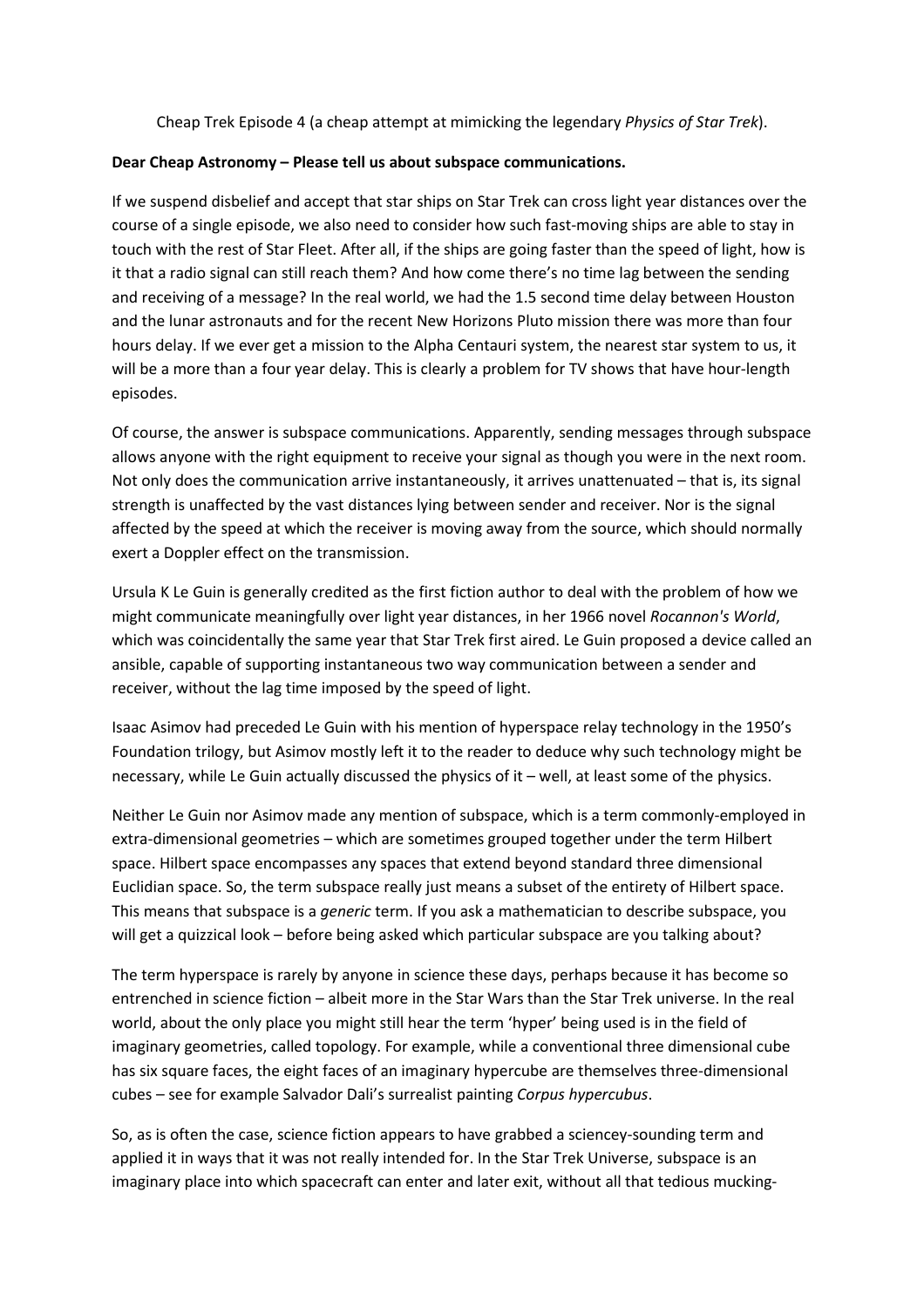about in space-time. And, apparently, subspace is also where two-way faster-then-light communications become possible.

Exiting and later re-entering space-time for the purposes of faster-than-light travel requires mechanisms that we have no real understanding of at the moment. Our best guess is that exiting space-time would require the generation of colossal amounts of energy, meaning your spacecraft would probably be destroyed long before it went anywhere.

However, the transmission of *information* through some kind of subspace, does pose a few less problems than the transmission of a massive object. That said, we still have no idea how to access such a subspace – nor do we have any idea how information might be propagated through it or later retrieved from it.

But consider this, if subspace communication really is possible, it might explain the total absence of alien communications detected so far, despite all our searching for extra-terrestrial intelligence. We could just be looking in the wrong place.

## **Dear Cheap Astronomy – So, what about the Holodeck.**

A holodeck, in the way it is portrayed in *Star Trek- the Next Generation*, is about as likely as warp drive, which is to say not very likely at all. Star Trek writers are seemingly obsessed with the idea of transforming energy into *something equivalent* to matter – for example, those objects that exist only on a holodeck. Indeed Star Trek writers are also seemingly obsessed with the idea of transforming energy into *actual* matter – in the case of replicators and transporters.

As the show itself has sometimes acknowledged, what distinguishes a holodeck object from a replicated object and a replicated object from a transported object is not always clear. For example, on the holodeck it is apparently possible to 'remove the safeties' so that holodeck-created bullets can kill you – although in another set of episodes it was made clear that holodeck objects could never leave (or be transported from) the holodeck itself. Nonetheless, elsewhere in a starship a cup of hot tea can be created from seeming-nothingness on demand.

In the real world, it is true that energy and matter are somewhat interchangeable. E really does equal MC squared – and that relationship does quantify the way in which electromagnetic radiation can be generated from matter. For an obvious example, just look at the Sun – well OK, please don't look at the Sun, it's bad for you – but you get the idea. The mass that's lost in fusing hydrogen into helium becomes all those hot and bright photons that rain down upon us every day.

However, the reverse process of generating matter from electromagnetic radiation is not so straightforward. For example, nuclear fission is not really the opposite of nuclear fusion, since it also involves mass being converted into energy, as large nuclei decay into smaller nuclei.

It's true that during the first nanoseconds of the Big Bang, the contents of the Universe was all energy and no matter, but that was mostly because of the density involved. In a thimble-sized Universe, there were still mass-carrying quarks and force-carrying bosons. But all those particles were so closely intermingled that their material differences were largely irrelevant. It was only after